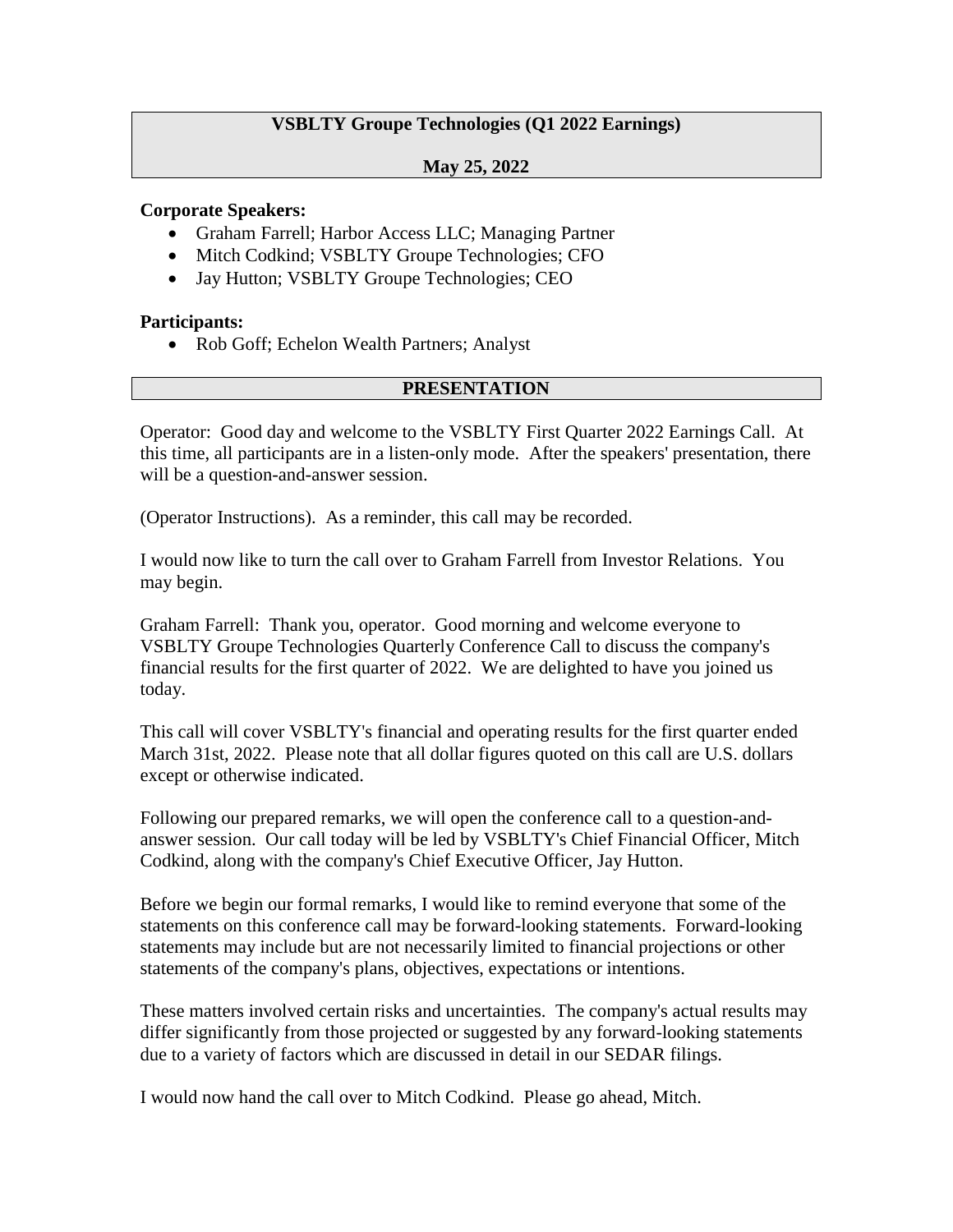Mitch Codkind: Thank you, Graham. And just a reminder as Graham already said this in his opening remarks like anything I state in dollars is U.S. dollars. So with that said, our revenues for Q1 came in at \$1.2 million, that is up 83% of our recently announced Q4 results and 10 times our Q1 results from 2021 when we began commercialization of our product offerings.

I am happy to report that over the last five quarters we have seen quarter over quarter growth, starting with last year's first quarter of \$130,000 growing to \$293,000 in Q2 of last year, \$523,000 in Q3. Our Q4 was \$654 and just -- as I just mentioned our Q1 of this year is now at \$1.2 million.

I now want to shift the discussion to our major customer that you heard me speak about with our annual results for 2021. Winkel Media is not only a major customer to VSBLTY but we are also a 33% joint venture owner of that entity. As you may be familiar with, starting last year our goal is to roll out an initial 3,000 stores across Latin American, across the Winkel Media Network which is really also the Modelo Network.

We picked up the pace of our Q1 installations in Q1 and the other thing that is important to note is that we are acting as a reseller for the infrastructure equipment which is pretty much made up of cameras, PCs and screens. We only make minimum margins on these sales since that is not our business. We are, as I mentioned, reselling it.

Also in Q1, in order to accelerate the store installations across Latin America, we did add additional installation resources which we funded ourselves. And as a result, you will notice that we have a negative gross margin in across Q1 results. We are -- we do not expect that to continue.

Most importantly because in our most recent press release Winkel Media did enter into a four-year contract with AustinGIS, who will now take over from us the procurement installation and maintenance of the additional store rollout that Jay will discuss following my comments. So just to reiterate, one-time cost and associated with accelerating our store rollout in Latin America.

The other thing I want to point out that may be helpful as an analogy when we think about what VSBLTY is attempting here and that is if you think about the two successful business models, both razor and razorblade. We are in essence putting in place the razors to sell razorblades.

The razorblades being our AI software as well as the advertising dollars that will come from deploying the screens across the Modelo and Winkel Network. In addition, we ended the quarter with a cash balance of \$2.6 million and we continue to [expand] a steady cash inflow from the exercise of warrant and options.

That completes my opening comment. I will now turn it over to Jay for further discussion.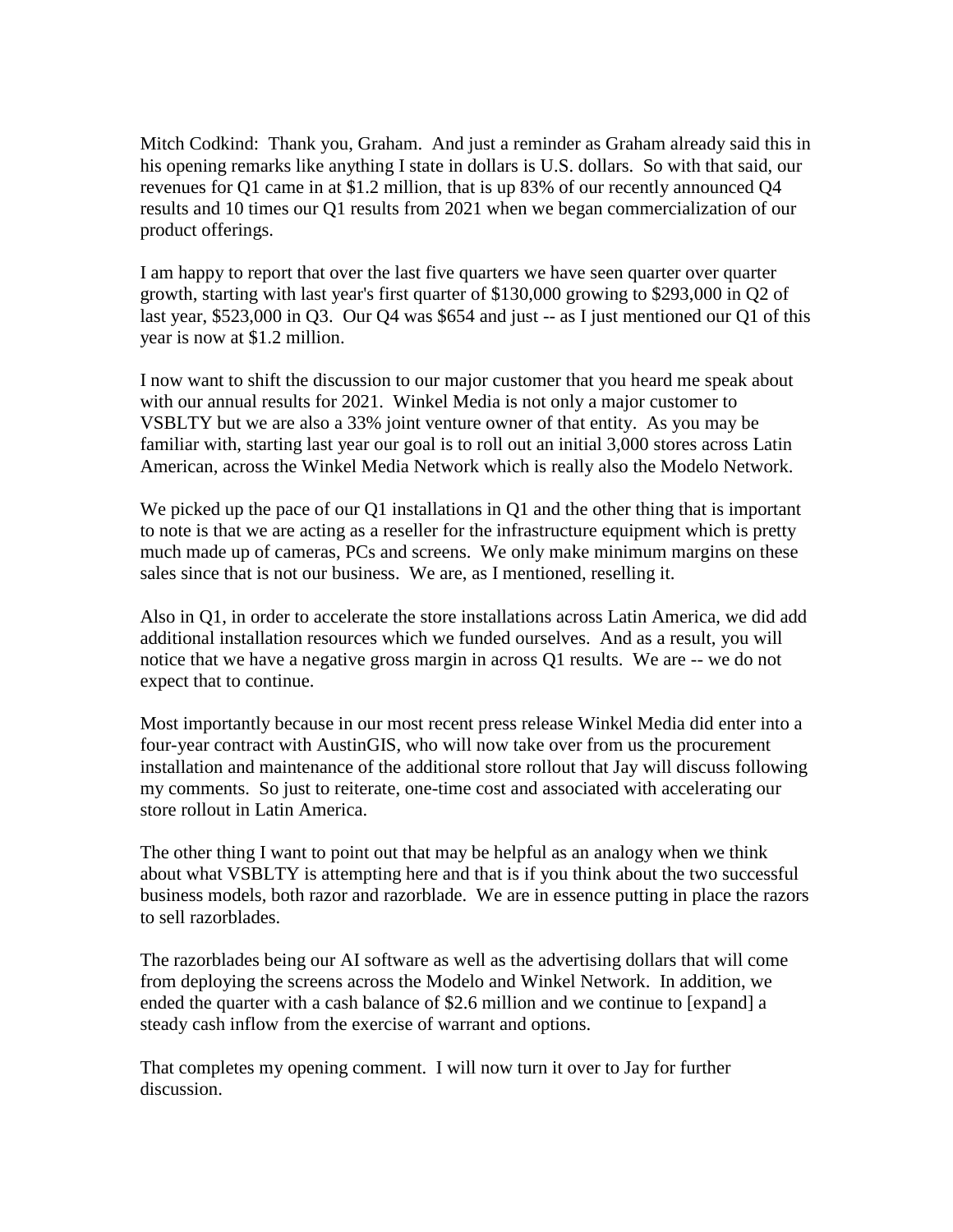Jay Hutton: Thanks Mitch and good morning everybody. To those of you on the West Coast, good for you, 5:00 a.m., I somehow missed the times under these morning earnings call was planned for, I am a West Coast base. So -- but anyway I was able to get a couple of coffees into me and some calisthenics behind me, so we are charging forward.

I wanted to take a couple of moments to address some inbound queries I got mostly about what Mitch just stepped on a second ago which is the negative gross profit margin identified in the Q1 numbers. First of all, I want to reiterate the first thing that Mitch said which is this is a one-time occurrence. It is transient in nature.

Really if I take you back to some of the fundamental business decisions that brought about this circumstance, it is important to do that I think because it helps people understand who AustinGIS is and why they are value-add to us. They are not taking away from us. They had some interesting questions come in about why they had taken over the contracts, they had taken over the revenue as well.

So, I am going to take a moment or two to sort that out. And going back to the spring of last year was when all this negotiation was occurring with Anheuser-Busch and Modelo. Culminating in a definitive agreement that was signed in June of last year really was the objective to build, as we all know, 55,000-store network across 33 countries in Latin America.

Right now there is five countries underway. There were four initially, Mexico, Ecuador, Peru, Columbia and we just recently added Dominican Republic for a bunch of strategic reasons more than anything and I am happy to talk about that, if the people are interested, Dominican in particular.

But we knew at that time because we are in separate parallel conversations with a spinoff group from Intel called now AustinGIS whose principal objective was to build the services business, infrastructure as a service which, if you can understand, what we are doing in Modelo in Latin America that is we are deploying infrastructure.

And the bad news about that contract is we, VSBLTY, had the responsibility for the first 9 or 10 months to provide that infrastructure. We made that decision willingly and with the appropriate and strategic consultation because if we didn't build the network, if instead we waited for Winkel Media and AustinGIS to be complete on their agreement, retrospectively that would have been 9 or 10 months.

We didn't know it at the time clearly but we were stepping up to -- beginning on their behalf, beginning capital deployment, beginning equipment acquisitions, beginning installations because media networks are valued on their reach. And so a network with 100 locations is worth vastly less than 100, sorry, than a network with 500 locations and a network with 500 locations is worth more than five times a network with 100 locations. It is not linear math.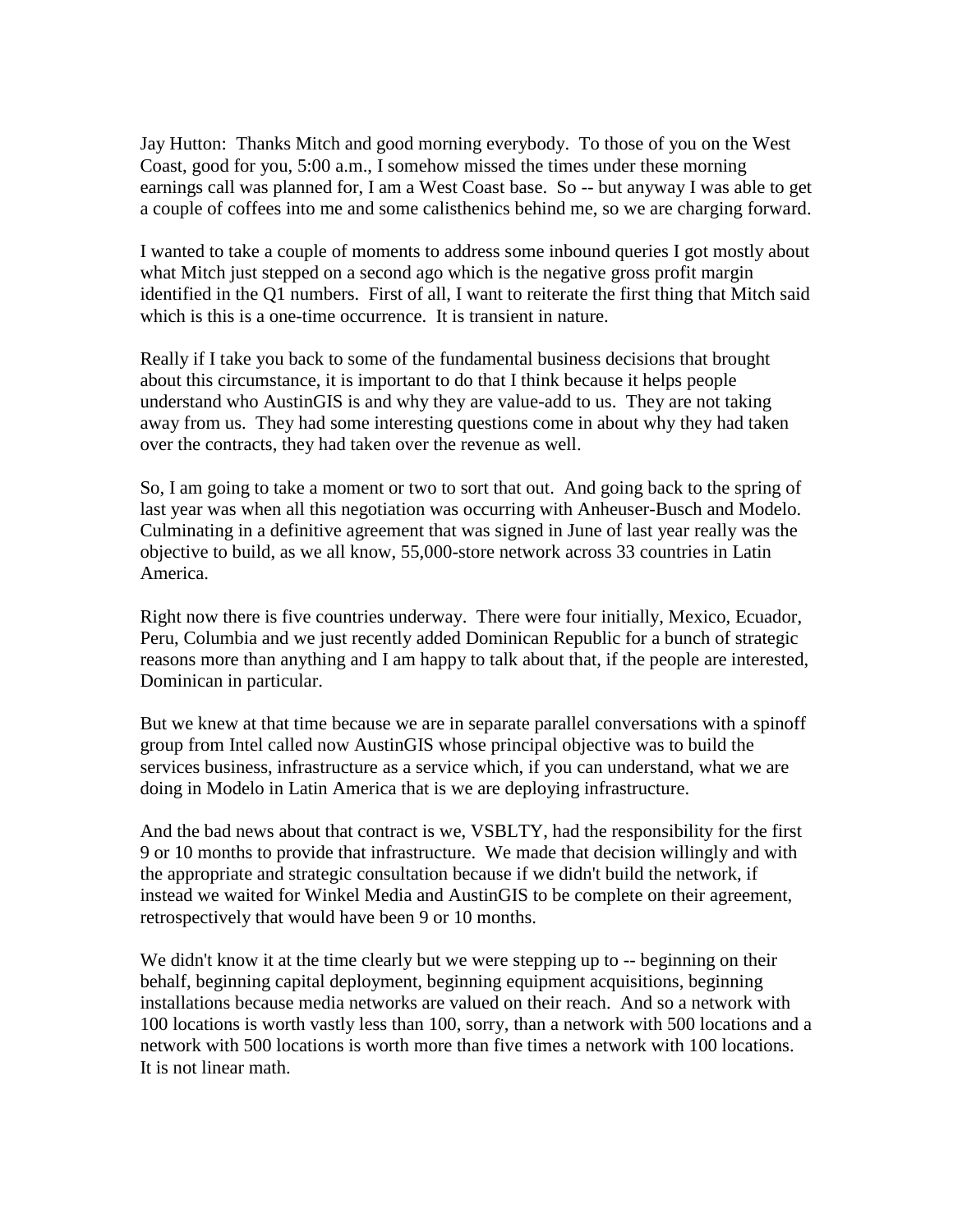So, what was important to us was that we get going. Understandably, we didn't expect it would take 9 to 10 months for Winkel Media and AustinGIS. Two companies that, you know, Winkel Media and AustinGIS are in their individual circumstance, small, they have overlords, both of them. The Winkel Media's overlord is Anheuser-Busch and AustinGIS' overlord is Intel.

So, it took a long time, longer than we expected and we took on that responsibility because we felt the concept was to not taking it on would be to wait to build that network and we were not prepared to wait to build that network. We want it to be first mover. We are first move and now the network is sitting at just under 2,000 stores is a saleable commodity.

Another question related to that, that has come up from shareholders, specifically around some of the revenue from Winkel itself. It has been very mediocre and modest at this moment. That's because the network needed to get to critical mass before it becomes a commodity or an entity or a network that brands want to buy.

We have brands like Bimbo. We are the world's largest bread company who now bought multiple campaigns. The best indication of success and scale is that you have brands coming back for more but the point I wanted to make was that we had to -- we had to reach critical mass. And we think critical mass in each of the countries is different in each country because Peru is smaller than Mexico but look with our largest media market which is Mexico.

Critical mass there is 500 units which we now been at for several months and media take a while to sell, you sell into the future. But we are really delighted by the momentum and the expectation and roadmap of Winkel Media and now believe that, given the fact that AustinGIS has taken over the contracts.

That is taking over installation, procurement, maintenance and all of the elements that would have dragged us into that negative margin situation. It is transient. I still defend the reason for doing it as I tried to do here and I think it was an intelligent business decision but it is now over.

The other benefit and now I am going to start looking forward a bit. The other benefit of having really thought out of the box and got a little bit aggressive on that initial build out of Winkel Media, the other benefit as expected was, and we captured the attention of others looking to do the same thing, and it manifestly has done that.

This quarter we will be announcing another network that is North American base in the same category, fuel and convenience and that really would not have happened without the positive response and use case and momentum that has been experienced in Latin America. And that has always been a strategic objective of ours to get that done and to get it moving in the North American space.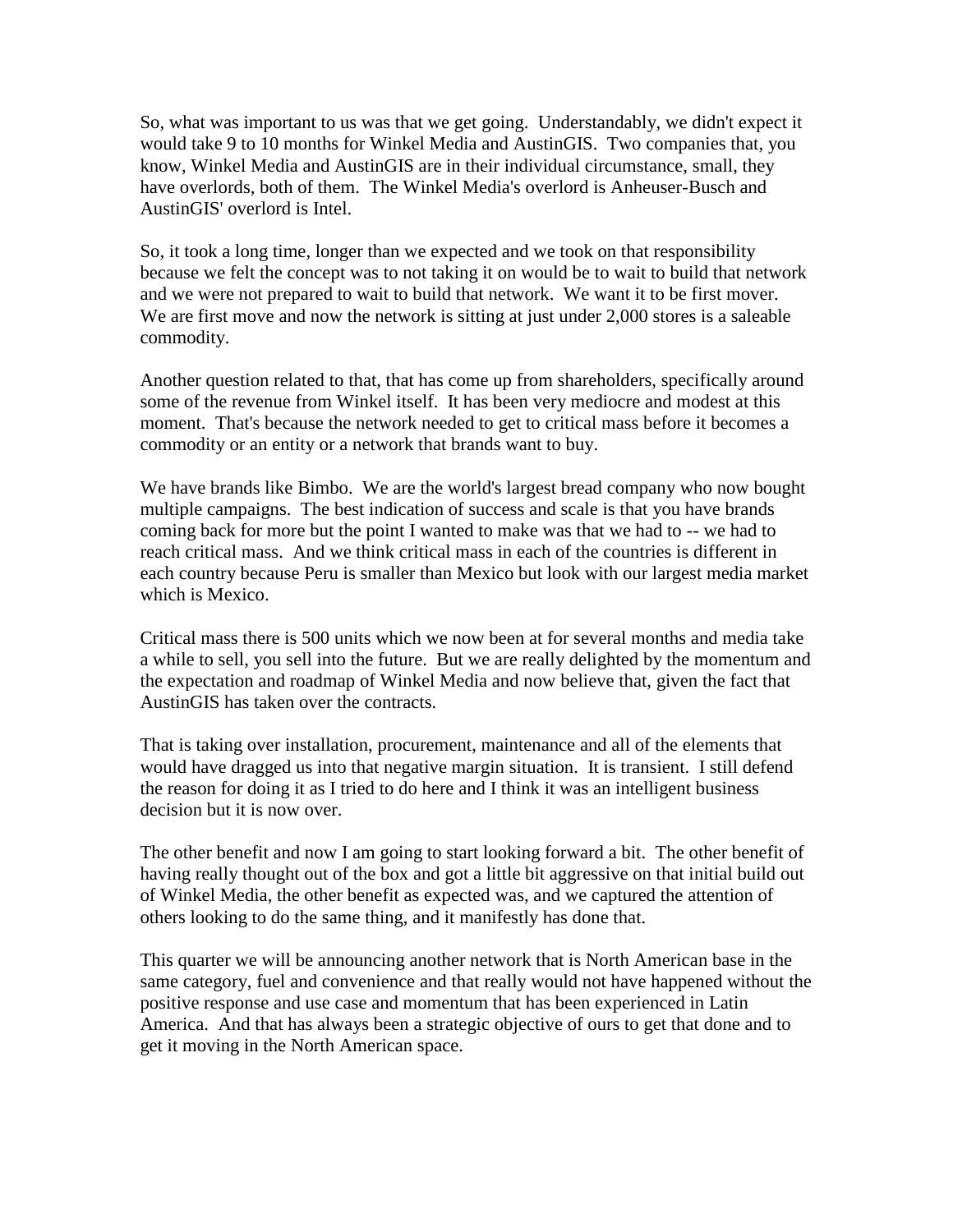There is a certain amount of discount that shareholders applied to anything Latin American which actually frustrates me a little bit but I understand it. So, we are looking to achieve the same objective here in North American. We got a couple of strong possibilities in one deal that's moving coast to coast at the moment.

So, I think just really quickly I'm just going to review some of the questions that I received from -- I believe that is addressing most of the inbound questions. I am happy now, Graham, to open it up to the floor to -- for any additional questions that might arise.

## **QUESTIONS AND ANSWERS**

Graham Farrell: Thank you, Jay.

Operator: As a reminder --

Graham Farrell: Sorry, go ahead, operator.

Operator: (Operator Instructions)

We have a question from Rob Goff with Echelon. Your line is open.

Rob Goff: Good morning. We're in the West Coast case, good early morning to you. My question would be on Winkel. Could you perhaps talk a bit more towards the pace of deployments and how you might see that advertising of revenue line ramp as we go forward?

Jay Hutton: Sure. I will give you estimates on a yearly basis and just for a quick disclaimer, Winkel Media has their own management team, has their own trajectory and planning and all the things that you would expect in a company that is [ISO]. We mentioned I do not sit in the planning room and unable to sort of dig deep in any real and meaningful way on the revenues just because we are not part of management and we got full-time job as it is.

However, I do sit on the board and I am aware of the momentum and some of the challenges they are facing and some of the successes that they are having. So first to your cadence question, Rob, there had been times in the last three or four months that the cadence on a weekly store basis has reached 200 stores that require for a couple of really important things to happen, sort of magically.

The first thing that is required is ABI needs to -- Anheuser-Busch needs to qualify the store. Usually, that's a semi-negotiation with the store owner and we are going to come in this Friday and we are going to do this and that has been pretty successful in Mexico and has required a little bit of more labor in the other marketplaces.

Why is Mexico different? Well, the Modelo stores in Mexico are wholly-owned by Anheuser-Busch. So, what's the most efficient form of government, right, the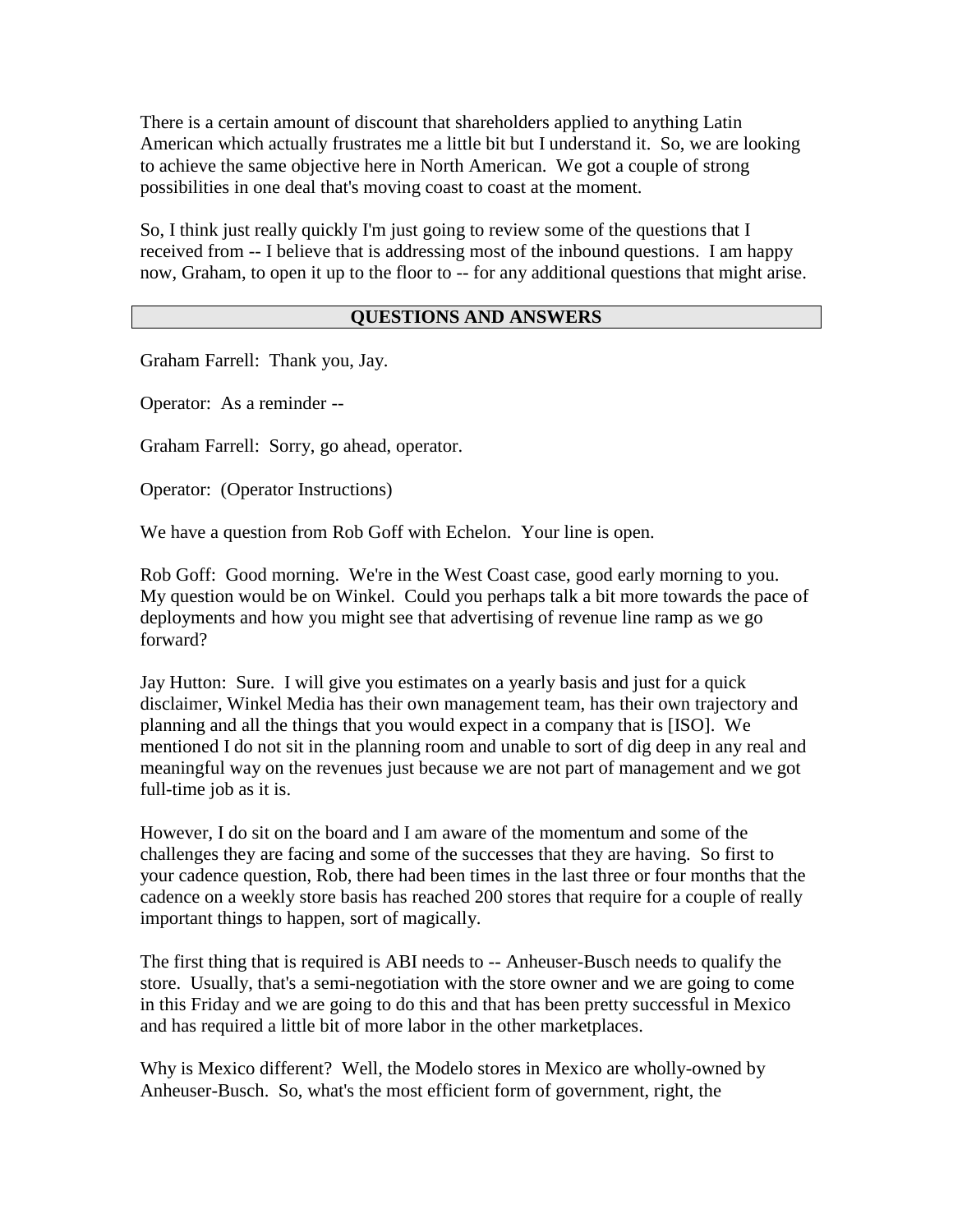dictatorship. And so that they can -- they can, maybe I can force the mandate. In the other countries although they have enormous influence, being single most important supply chain participant for most of these additional 45,000 stores, it is still a negotiation. There is finesse required.

And though it's been successful but there is a little bit of pushback from time to time, so that affects cadence, that's probably the biggest thing that affects cadence. As I may have said before, the equipment needed for the next round of installation is all in countries, all states, it's all ready to go. So, we don't -- we no longer look at procurement. It is odd to say this but we no longer look at procurement or supply chain to be a significant problem for us. We seem to have overcome that at least for the time being.

So, those two things are making us look at store cadence in a conservative way and we are projecting 100 stores per week. That is down from the earlier estimates of 200 stores a week. It doesn't mean that if we -- it doesn't mean we are going to get to 100 stores and stop. We just don't want to communicate an overly optimistic, really an estimate that really hits the peak of what they have done before, right.

They are not going to hit the peak of what they have done before and they are not saying they won't but we are -- for the purposes of planning and cash goal, et cetera, we are projecting 100 per month which requires all those things to line up.

In terms of Winkel's momentum, the next major event for Winkel and I don't want to affirm -- run any of the things that they got going on their business, so I'm going to have to be slightly general. You [inform] for them to line up some very well-known name brand for advertising partners and we are in final stages with two right now.

And the importance of that is when those entities come in, they will buy a circumspect or a specific amount of inventory and they will prepay that inventory. And it's not done in a significant discount. For those of you that remember, the bookmarks we thought we get between \$40 and \$60 per slot, \$40 and \$65, let me correct myself, per slot per month per store.

And when we're selling to these entities that are essentially wholesaling it, we're not expecting to have to goal anywhere more than a 20% to 25% discount on our top-line which means we're still well within the bookmarks that we established when we start to plan this business. Having said that, they are on the trajectory to go cash flow positive this calendar year which is enormously useful and helpful for us.

I am not going to give specific numbers until they are ready to do so and I think they are going to be ready to do so around about the time they announced these partnerships that I referenced a moment ago which we think will happen before the end of the quarter, but we're overall extremely happy. It was bumpy to begin with because you got no network to sell and you can sell these one-time pilots but no one is interested in pilots.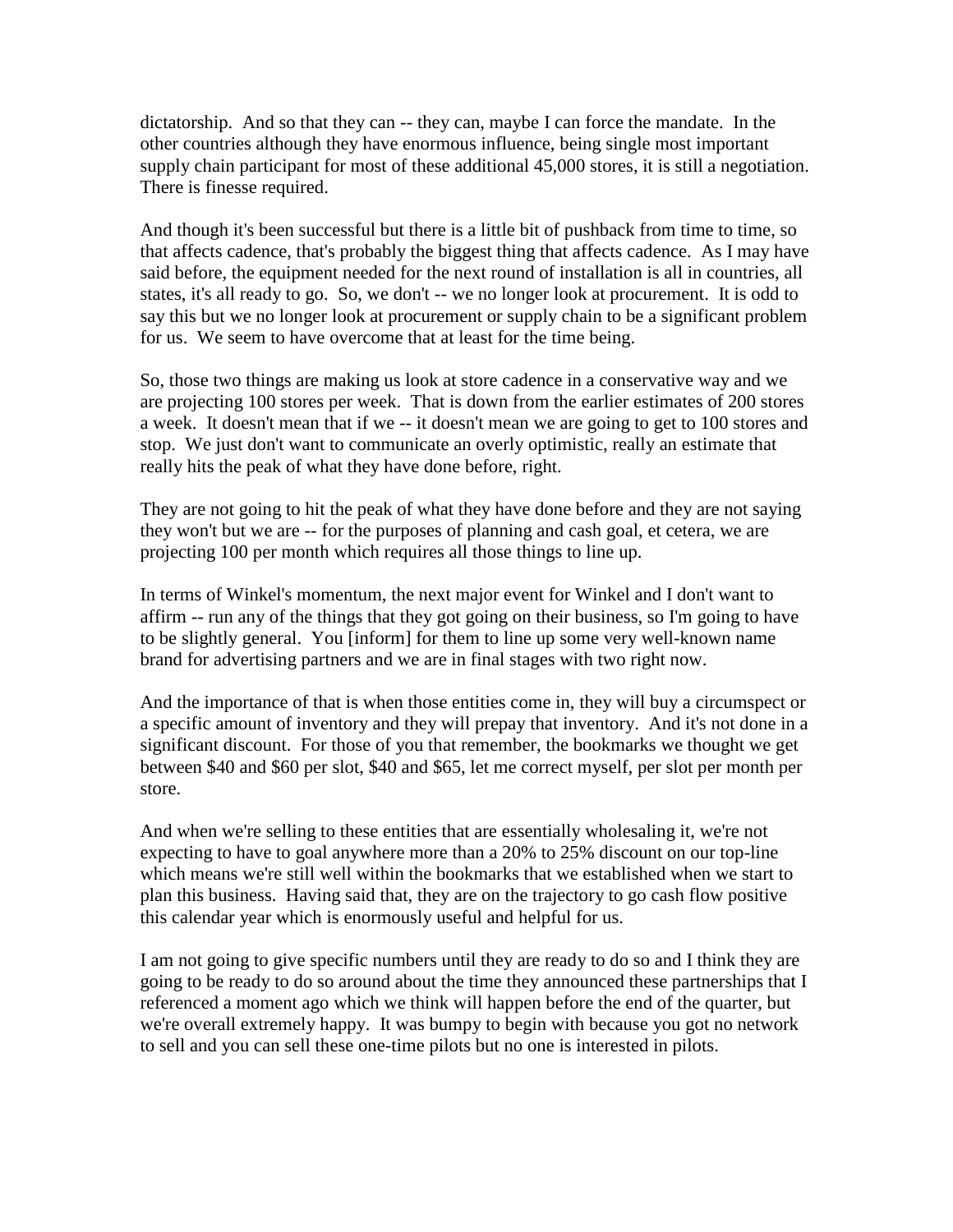In fact, that's become a -- that's become a swear word inside VSBLTY. The pilots are not interesting, it's the production deployments which fuel the fire and get the wheel turning. So, we're focused more on those and frankly we haven't run a pilot in now several months. So, we're now working or Winkel is working on long-term repeatable contract not only direct to brand, Coca-Cola, Pepsi, Frito-Lay, Bimbo but to also to agency which the second category is actually more strategic and you will see more coming on that shortly.

Does that address your question, Rob?

Rob Goff: Yes, very good. I thank you. If I may follow-up, with the signing deal with AustinGIS, could you perhaps talk to how you see AustinGIS itself evolving as both a strategic and a financial partner?

Jay Hutton: Sure. Actually, I'm hoping for a quick moment and no one from the team though over there has dialed in to this call but the truth is we view them as principally a bank. The promise of AustinGIS when coming into this, where with the bill of goods we were sold on, now remember we also invested a million dollars, USD, in Winkel Media.

The bill of goods we were sold on is we can access cheap capital. We can access 3% or 4% capital and we can finance all these major projects from the security side. They tend to run tens of billions of dollars on the -- on the media side, equally sizeable. And we're able to then tell you -- give you the tools, VSBLTY and your partners, to go into these major retailers or major smart cities initiatives and say, that capital expense isn't \$140 million or \$170 million, it's \$10 million a month for 48 months. I'm making it up but that's the idea, that's the concept.

And it is important to point out because there have been some people asking me this question. The relationship that AustinGIS and Winkel Media have now formed relieves VSBLTY of a lot of expense and frankly process, project management, all the logistic pieces but doesn't in any way in any form or fashion adjust, modify or discount any of our revenue streams which are license revenue and media revenue.

All those -- those both are intact, not impacted by a -- we don't have to slice them in, we don't have to cut them a piece of revenue on the back-end, none of that. This is just a logistical complexity relief and an operating expense relief which we are delighted for.

Rob Goff: And I may slip one more in there, could you perhaps give us what parameters we're comfortable in giving with respect to a North American network, what you may look for in terms of structure, in terms of scope?

Jay Hutton: Yes, we want to [scale]. We're -- if you look at the various categories in the store media, this is going to sound like a quick academic exercise but I need to answer the question fully. There's DIY which is Home Depot, Lowe's, Menards, those kinds of players. There's grocery, a Target, Wal-Mart, Kroger. There is fuel and convenience, Circle K, 7-Eleven, various others. And those are the three major -- there's fourth one I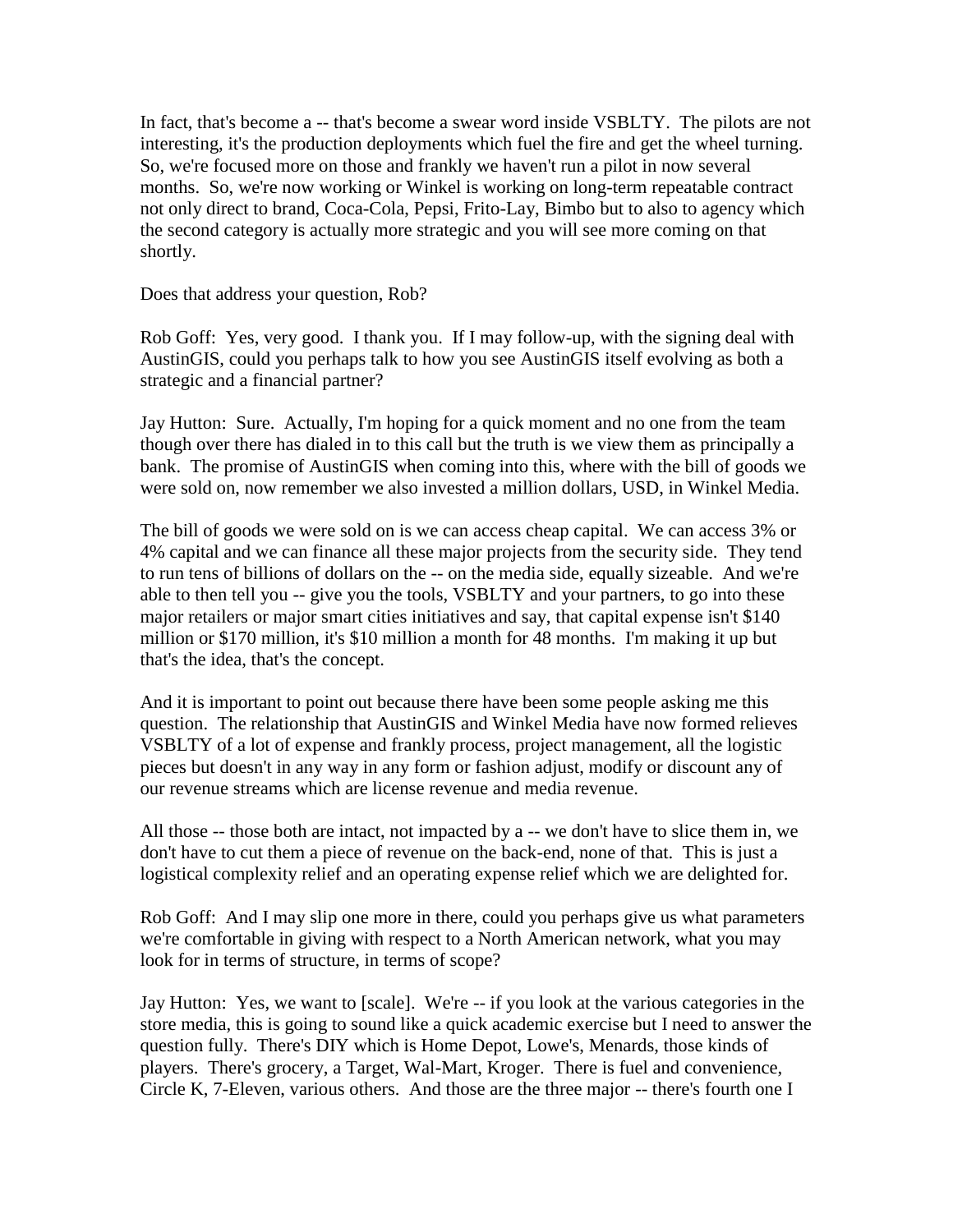guess, QSR, quick-serve restaurants. They are now implementing some level of advertising.

It's important for us to get a pillar in each of those markets this calendar year. The one that's most aggressively embracing digital right now isn't the one you would think. It's actually fuel and convenience. Those are the guys that are buying into this idea. Why? Because, they have high velocity brands but in our business we called FMCGs, fast moving consumer goods, Mars Bars, Coca-Cola, Budweiser Beer.

Those are all FMCGs, fast moving consumer goods, so the retail branch of this business model wants high velocity. It tends to be lower margin but it's still high velocity revenue and those brands and there's several thousand brands in the FMCG category, those brands benefit from influencing the customer at the point of sale.

So, it's going to be -- fuel and convenience will be an attractive market, maybe the leading market with respect to the embracing of store as a medium, because of the fact that it is populated within by multiple FMCGs. It doesn't mean the grocery doesn't have the same FMCGs, of course they do.

But while a convenience store might have 10,000 independent SKUs, all of whom by the way are potential advertisers, in the retail they might -- in grocery retail they might have 130,000 independent SKUs. So, it's a vastly different problem and it's just a little bit easier to attack the convenience space and thankfully it's a space that is embracing concept right now. So, our 2021 -- 2022 objective is a win in each of the categories and in convenience, we're looking at north of 2,000 to 3,000 location as -- I don't have to check the box of a win, Rob.

Rob Goff: Okay, thank you. And perhaps moving out of retail, unfortunately, it's timely, could you talk to your strategy and deployment in terms of secure facilities, secure regions, secure zones?

Jay Hutton: In the middle of -- in the middle of the day yesterday where I was in a -- we were in a go-to market planning call with (inaudible) meeting, (inaudible) meeting, remember those at -- in Redmond, Washington with 911inform and that -- and in the middle of that we all got flash traffic about the school shooting in -- that happened in the U.S. and it's tragic really. In fact, what someone said in that call is just the single most impactful school shooting since Sandy Hook.

So, this is going to have an impact and maybe finally move the needle on moving schools into action. There are funding elements in place for schools for safety and efficiency. Leaders are tapping into them right now and I expect we will be able to make some significant headway soon. We have multiple schools and multiple universities that had deployed phase 1 of 911inform solutions which is a building's mapping capability.

For those of you who are following that technology at all, we come in behind building mapping because what we give, if an event occurs in a building and that building is